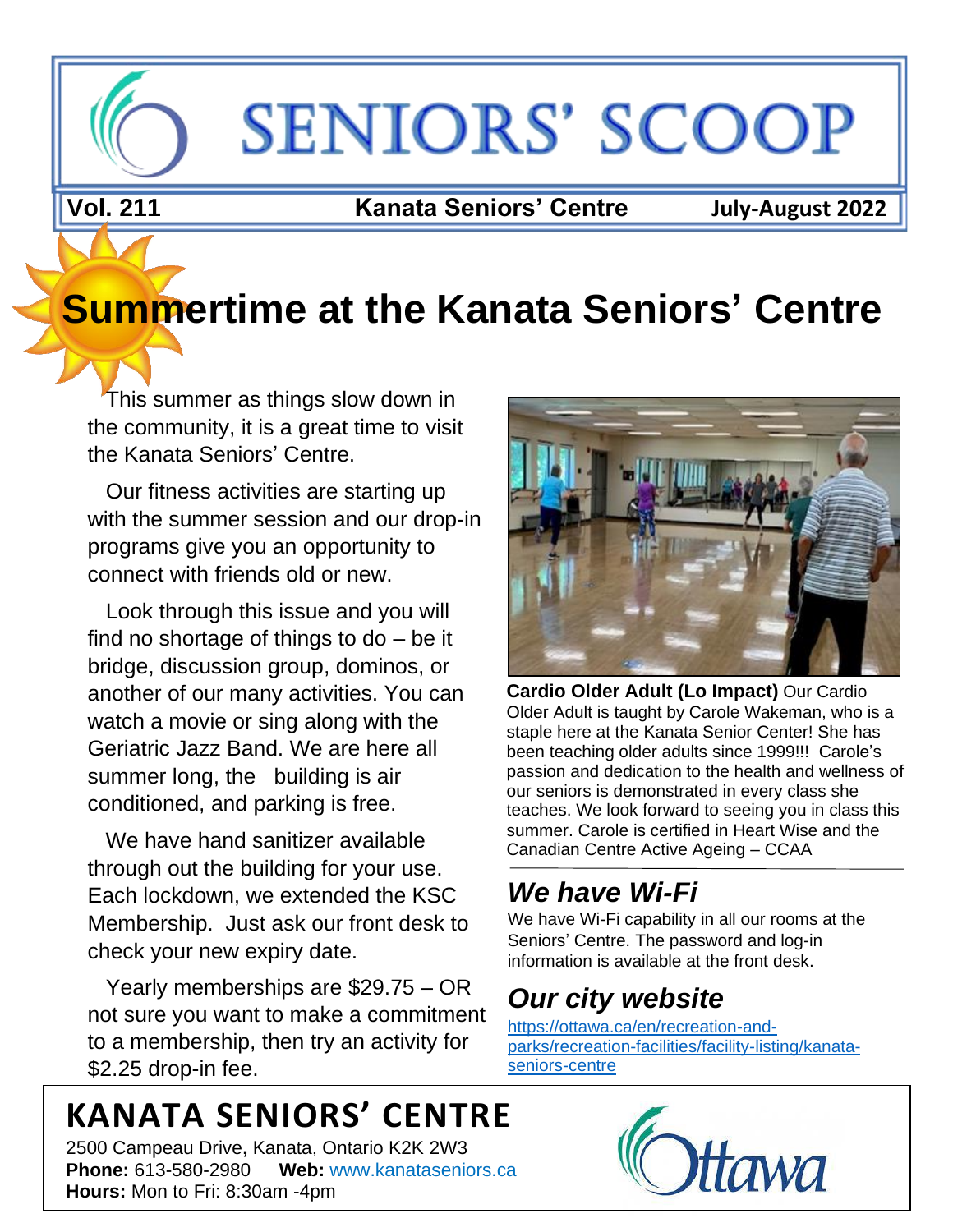### **July-August 2022 Seniors' Scoop Page 2**



### *Geriatric Jazz Band entertains every Friday afternoon*

Come and join The Geriatric Jazz Band to sing along to all your favorites from eras past and reminisce while the music gets your toes tapping! Fridays 1:00-3:00pm in our lounge. While you are here visit the café on the intermission and enjoy a coffee and treat!

#### **Our Band Members:**

#### **Book Club meets the 2nd Thursday of the month**

Do you enjoy reading and discussing books with others?

Come join our monthly book club. New members are always welcome. Please sign up at the front desk.

#### **"The Ride of Her Life"**

### **by Elizabeth Letts**

#### **Thursday July 14th at 1:30pm**

'The Ride of her Life' is the triumphant true story of a woman who rode her horse across America in the 1950s, fulfilling her dying wish to see the Pacific Ocean



#### **No meeting in August.**

**"What Strange Paradise" by Omar El Akkad Thursday Sept. 8 th at 1:30pm** 'What Strange Paradise' is a profoundly moving novel that looks at the global refugee crisis through the eyes of a child



**Greg Conrad** - Jazz Guitar **Doug Smith** – Banjo **Thomas Mckegney** – Piano **Howard Robert Godkin** – Saxophone **McBride** – Bass **Ken Backwell** – Singer and Harmonica



**Gardening at the Centre.** Al and Angie putting in new hostas to the KSC Gardens. Al has been a volunteer gardener for many years here at KSC, and we are looking for more volunteers to help with weeding, watering, trimming and winterizing at end of season.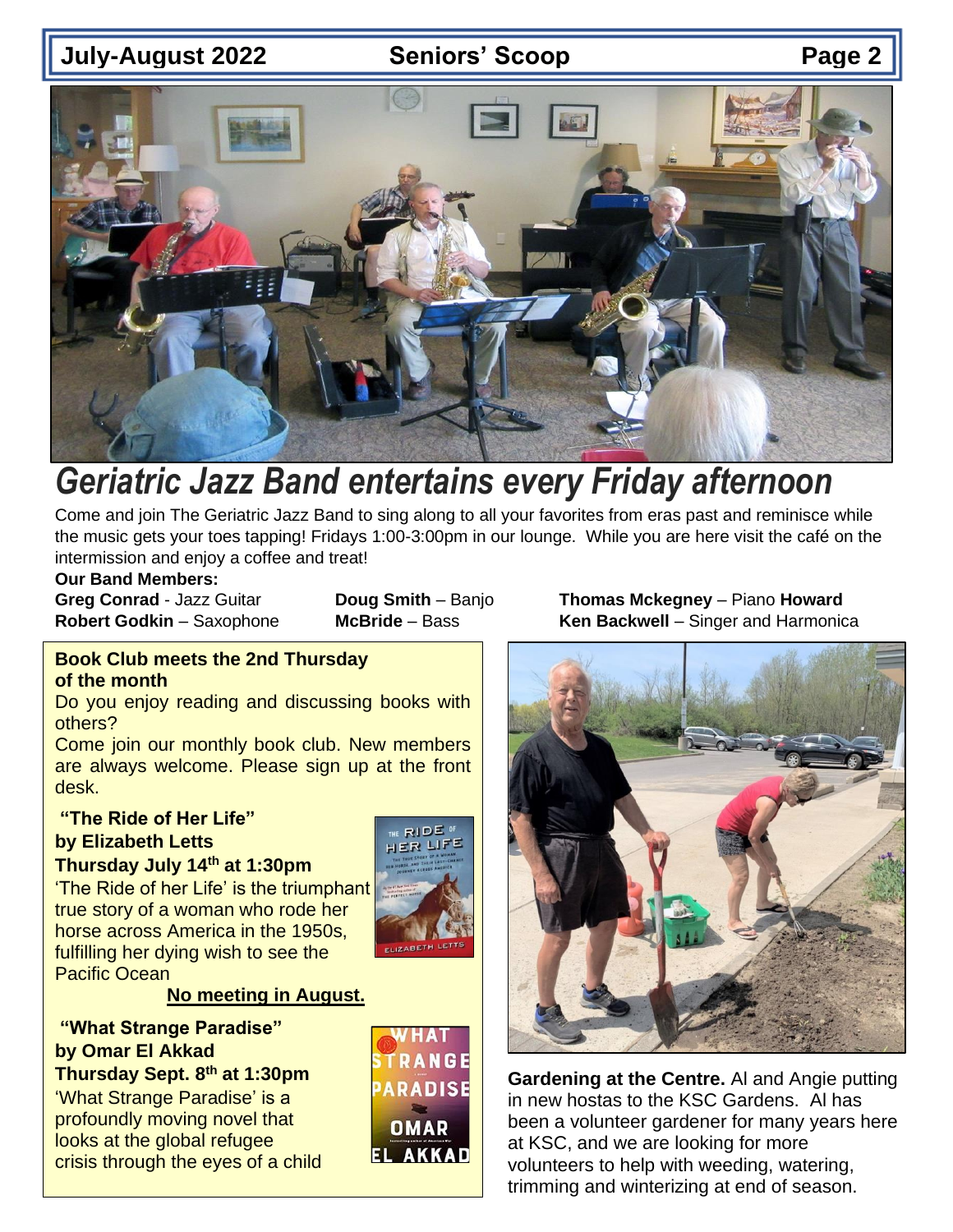### **Coming this fall**

### *Dates to Remember!*

- Fall registration for programs opens online Land Programs Aug  $10^{th}$ , 2022, at 9pm.
- In person registration begins on August 11<sup>th</sup>, 2022.
- Open House with Pancake Breakfast – **Wednesday** September 7<sup>th</sup>.
- Learning series are coming back in September
- *Bigger Than Us* series will begin in October
- October  $20<sup>th</sup>$ , 2022, Fish and Chips and Bingo Special Event!

### **July-August 2022 Seniors' Scoop Page 3**

## **Movies all summer long**

### **Wednesdays at 1:15pm**

*Please note that our movies are subject to availability and are shown in closed Captioning (CC).*

### Wednesday July 6

**Senior Year** Drama, Comedy 1h 51min Cast: Rebel Wilson, Angourie Rice, Mary Holland

A cheerleading stunt gone wrong landed her in a 20-year coma. Now she's 37, newly awake and ready to live out her high school dream: becoming prom queen.

#### Wednesday July 13 **A Perfect Pairing**

Comedy, Romance 1h 41min Cast: Victoria Justice, Adam Demos It follows a hard-driving LA wine-company executive who travels to an Australian sheep station to land a major client and there she ends up working as a ranch hand and sparking with a rugged locale

### Wednesday July 20 **Marmaduke**

Comedy, Family 1h 27min Cast: Owen Wilson, Judy Greer, Lee Pace A suburban family moves to a new neighborhood with their large, yet lovable Great Dane, who has a tendency to wreak havoc in his own oblivious way.

### Wednesday July 27 **365 Days: This Day**

after thing from their father

Drama, Romance 1h 51min Cast: Anna-Maria Sieklucka, Michele Morrone Laura and Massimo are back and stronger than ever. But Massimo's family ties and a mysterious man bidding for Laura's heart complicate the lovers' lives.

**August Movies will be advised when the schedule becomes available**







## **Puzzles available to borrow**

A hidden gem at the Seniors' Centre is the lending library. Located in a corner of the lounge there is a cabinet crammed with puzzles for you to borrow.

There is also a wide selection of books from fiction to non-fiction. We use the honour system and only ask that you treat them gently and return them when you are done.